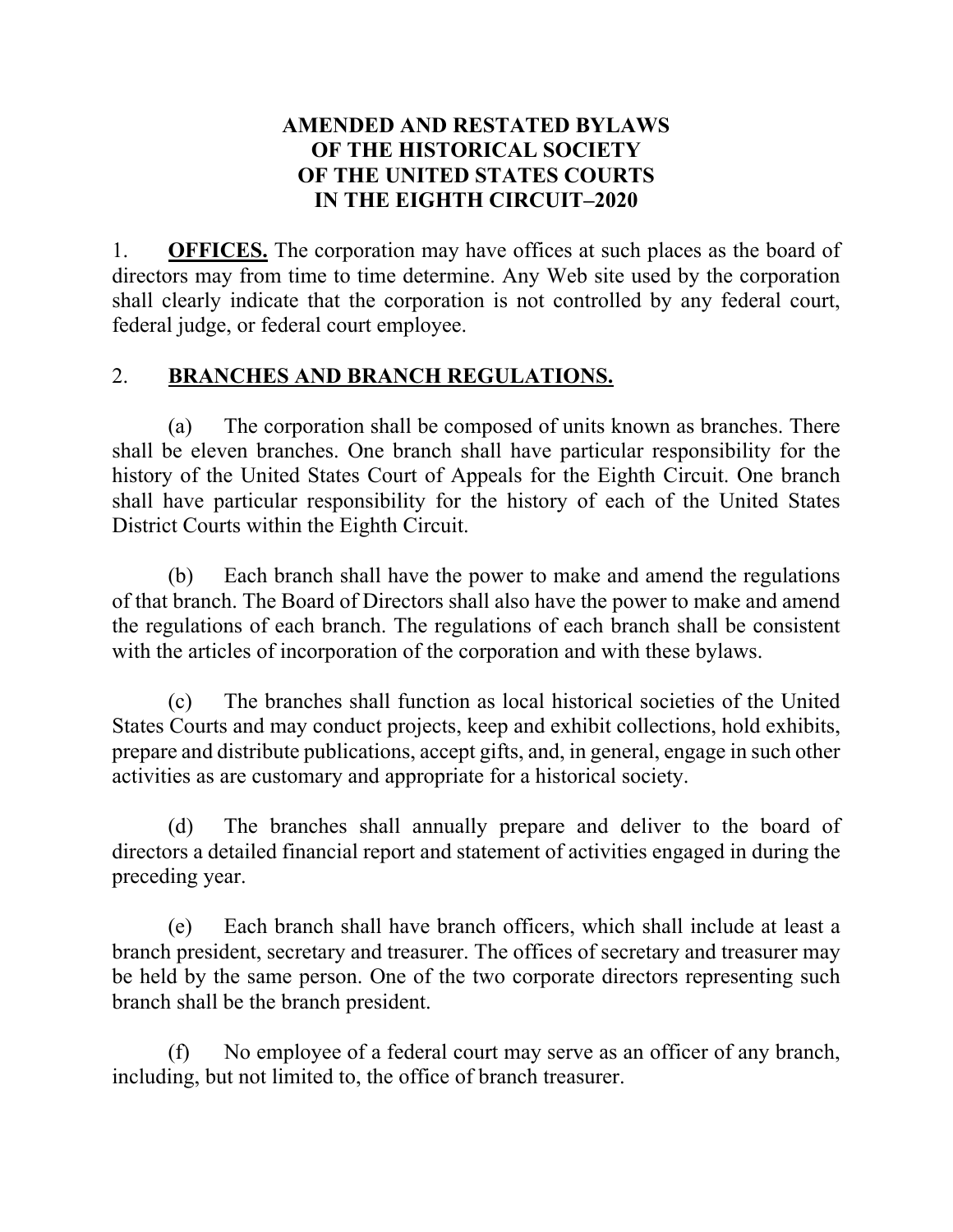3. **REGULAR MEETING.** There shall be a regular meeting of the board of directors at such date, time and place at least every two years as is specified by notice sent to all directors by the president not less than thirty (30) days prior to such meeting.

## 4. **BOARD OF DIRECTORS.**

(a) The affairs of the corporation shall be managed by the board of directors. The number of directors which shall constitute the board of directors is 22. The board of directors shall consist of two directors from each branch, one of whom shall be a United States Judge of that branch. At least fifty percent (50%) of the directors shall be persons who are not federal judges. The directors shall possess such additional qualifications, be selected in the manner prescribed, and serve for the term prescribed in branch regulations.

(b) The directors may hold their meetings and keep the books of the corporation at its principal corporate office in the State of Missouri or at such other place as they may from time to time determine and as may be permitted by law.

(c) If the office of a director becomes vacant for any reason, such director's branch shall choose a successor or successors who shall hold office for the unexpired term in respect of which such vacancy occurred.

(d) The number of directors of the corporation may be changed from time to time by amendment to these bylaws, but there shall not be less than three (3) directors. However, at least fifty percent (50%) of the directors shall be persons who are not federal judges. Any member who is not in attendance at three consecutive board meetings, without prior notification to the president, may be removed by the board of directors.

(e) Regular meetings of the board may be held on reasonable notice at such time and place as shall from time to time be determined by the board or the president.

(f) Special meetings of the board may be called by the president, secretarytreasurer, or any three directors on ten days' notice to each director. Additionally, in the case of an exigency as determined by the Executive Committee, members of the board of directors may be polled on any question via e-mail or otherwise, with a response time determined by the Executive Committee. In the case of such a poll, a simple majority of those responding shall be determinative of the question.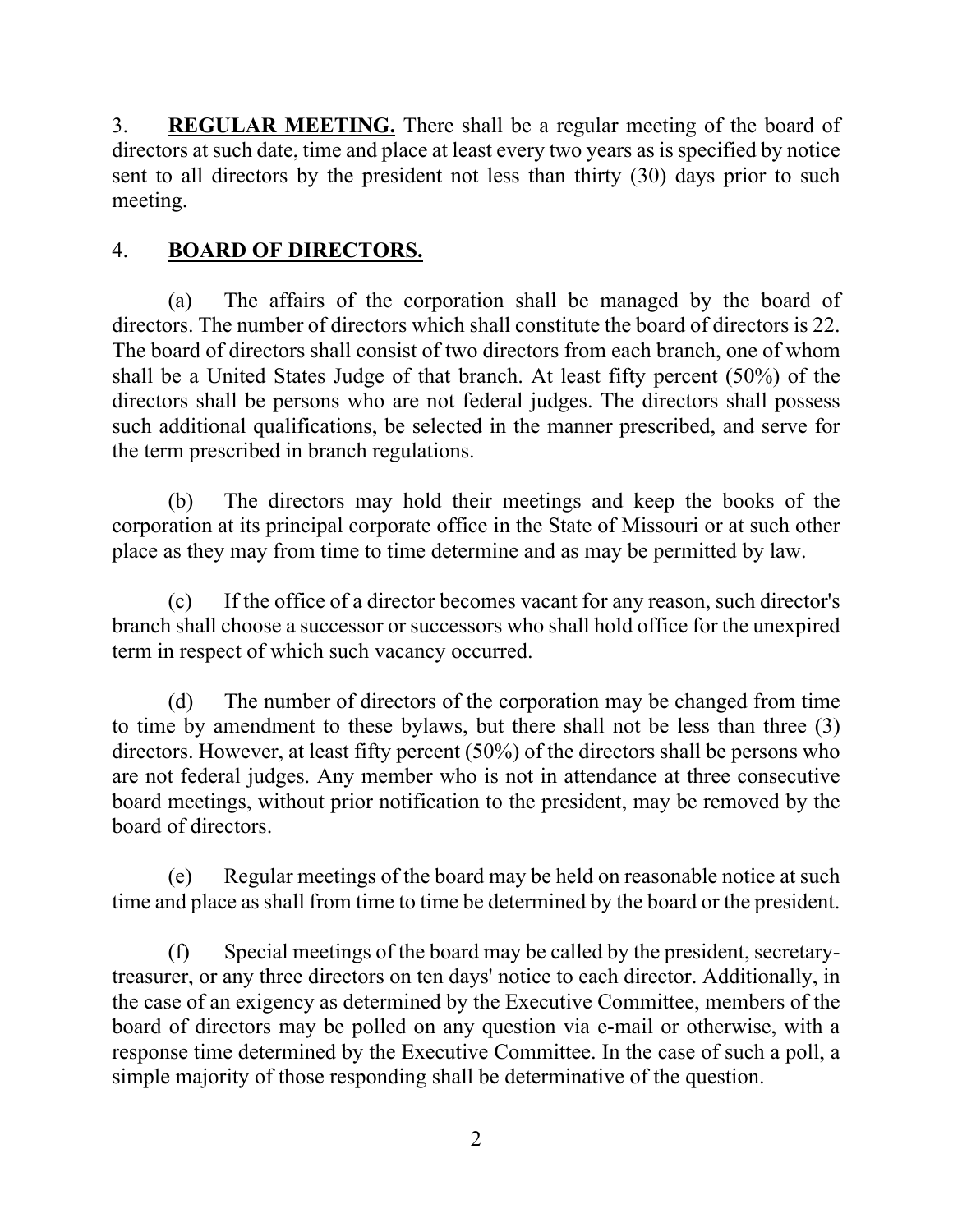(g) At all meetings of the board, twenty-five percent  $(25%)$  of the directors shall be necessary and sufficient to constitute a quorum for the transaction of business, and the act of a majority of the directors present at any meeting at which there is a quorum shall be the act of the board of directors, except as may be otherwise specifically provided herein or by statute. If a quorum shall not be present at any meeting of directors, the directors present thereat may adjourn the meeting, from time to time, without notice other than announcement at the meeting, until a quorum shall be present.

(h) Members of the board of directors, or of any committee designated by the board of directors, may participate in a meeting of the board or committee by means of conference telephone or similar communications equipment whereby all persons participating in the meeting can hear each other, and participation in a meeting in this manner shall constitute presence in person at the meeting.

(i) The voting power of each director who is also a federal judge shall be one- half of the voting power of each other director who is not a federal judge. That is, each director who is not a federal judge shall have one vote and each director who is a federal judge shall have one-half of one vote. The intention of this provision is to dilute the voting power of federal judges so that federal judges cannot control the board of directors or the corporation.

(j) Except for judges, no person who is employed by a federal court may become a member of the board of directors.

# 5. **NOTICES.**

(a) Whenever, under the provisions of the statutes, the articles of incorporation, or these bylaws, notice is required to be given to any director, such notice may be given in writing, by mail, by depositing the same in the post office or in a letter box, in a post-paid first-class sealed wrapper, addressed to such director at such address as appears on the books of the corporation, and such notice shall be deemed to be given at the time when the same shall be thus mailed. Notice may also be given by electronic means (such as e-mail or facsimile), and such notice shall be deemed to be given at the time recorded by the machine which transmits the notice.

(b) Whenever any notice is required to be given, a waiver thereof signed or otherwise adopted by the person or persons entitled to said notice, whether before or after the time stated therein, shall be deemed equivalent thereto.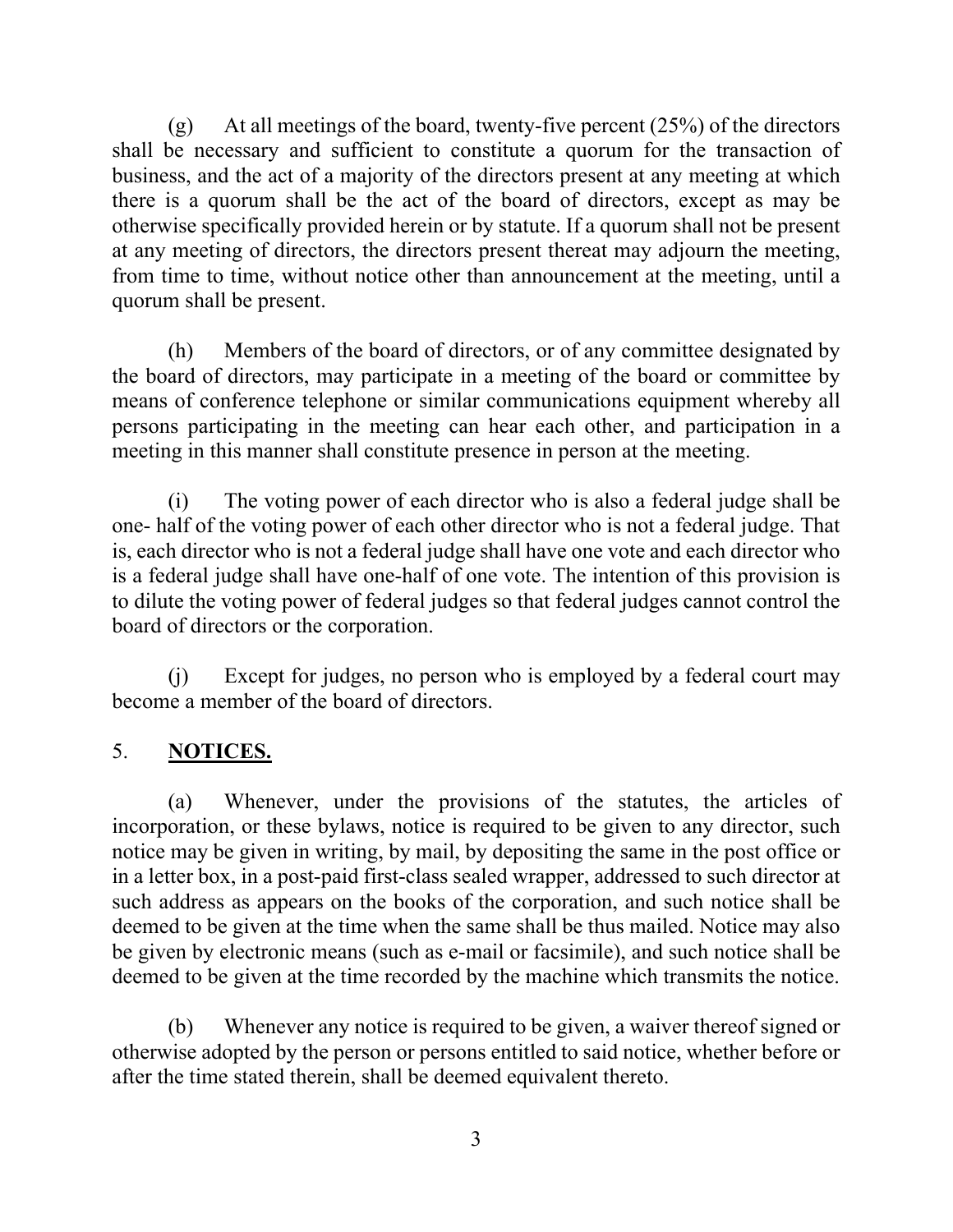#### 6. **OFFICERS.**

(a) The officers of the corporation shall be a president, a vice president, a secretary and a treasurer. The president shall appoint a nominating committee prior to the regular meeting of the board at which the election of officers will take place. The nominating committee shall be composed of three board members who shall recommend a list of candidates for the offices of president, vice president, secretary and treasurer. Nominations may also be taken from the floor at the regular meeting. Officers shall be elected at the regular meeting.

(b) Any two or more offices may be held by the same person, except the offices of president and secretary. No employee of a federal court may become treasurer of the corporation. However, an employee of a federal court may become secretary to the corporation.

(c) The board may appoint such other officers and agents as it shall deem necessary, who shall hold their offices for such terms and shall exercise such powers and perform such duties as shall be determined from time to time by the board.

(d) The officers of the corporation shall hold office for a term of two years and thereafter until their successors are chosen and qualify in their stead. Any officer elected or appointed by the board of directors may be removed at any time by the board of directors, with or without cause. If any office becomes vacant for any reason, the vacancy shall be filled by the board of directors.

(e) No federal judge may become president, vice-president, secretary or treasurer of the corporation. No employee of a federal court may become president, vice-president, or treasurer of the corporation.

7. **CHAIRMAN OF THE BOARD.** The chairman of the board, if any, shall preside at all meetings of the directors at which he or she is present. A federal judge may become chairman of the board but shall exercise no other powers because of holding such position. After considering the advice of the executive committee, the president may appoint a chairman of the board for such term as the president may determine appropriate.

8. **PRESIDENT.** The president shall be the chief executive officer of the corporation with all the powers typically attendant to such position. In the absence of the chairman of the board, the president shall preside over all meetings of the directors. Even though the chairman of the board may preside, the president shall set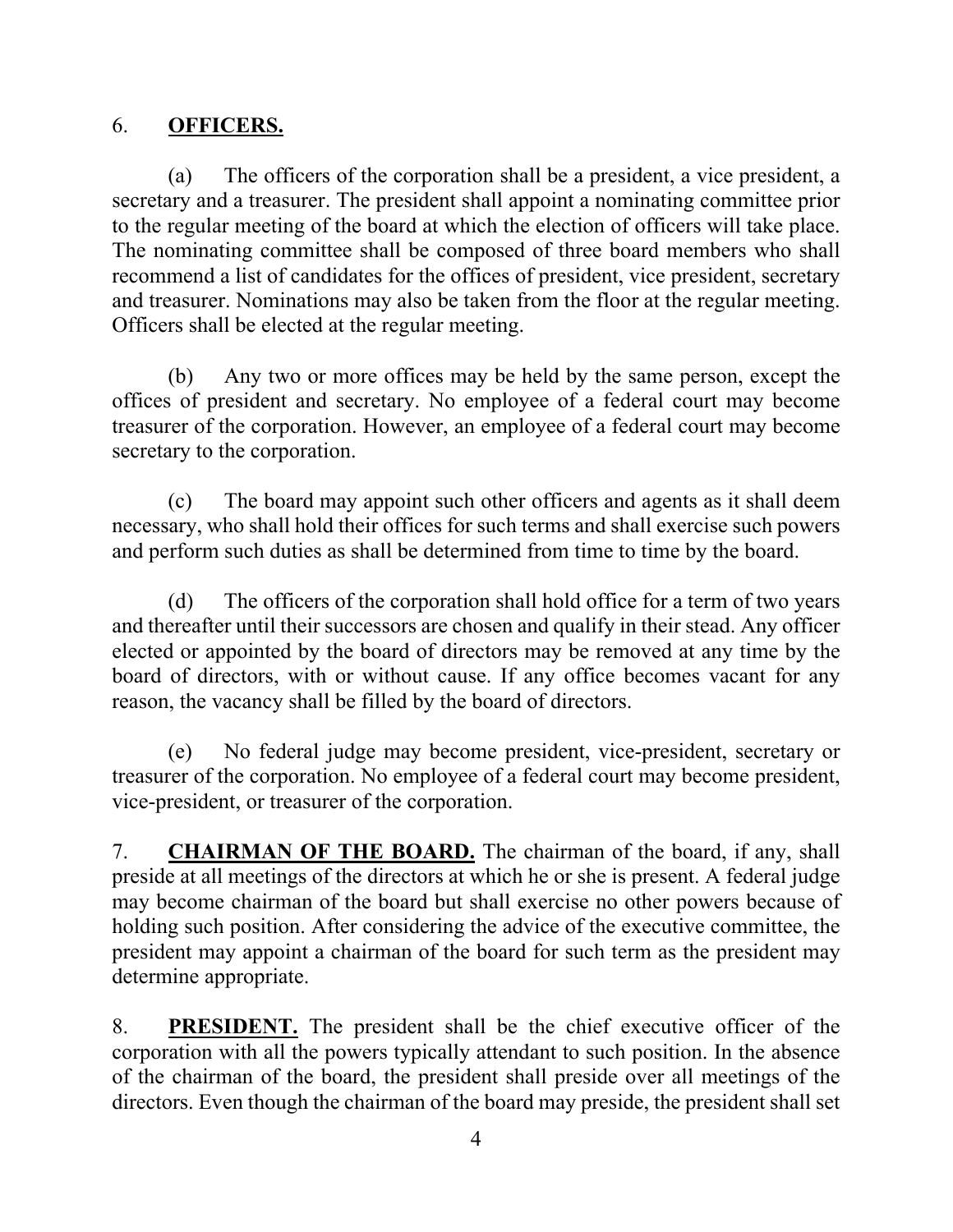the agenda for meetings of the board of directors, determine the parliamentary procedures to be followed by the board of directors, and decide all disputed questions during meetings of the board of directors. He or she shall perform such other duties as the board of directors may prescribe and shall see that all orders and resolutions of the board are carried into effect.

9. **VICE PRESIDENT.** The vice president shall, in the absence or disability of the president, perform the duties and exercise the powers of the president, and shall perform such other duties as the board of directors may prescribe.

## 10. **SECRETARY AND ASSISTANTS.**

(a) The secretary shall keep or cause to be kept a record of all meetings of the board of directors and record all votes and the minutes of all proceedings in a book to be kept for that purpose. He or she shall give, or cause to be given, notice of all special meetings of the board of directors, and shall perform such other duties as may be prescribed by the board of directors or president, under whose supervision he or she shall be.

(b) The board of directors may, in its discretion, designate such assistants as it deems proper to carry out the work of the secretary.

### 11. **TREASURER AND ASSISTANTS.**

(a) The treasurer shall also have custody of the corporate funds and securities, shall keep full and accurate accounts of receipts and disbursements in books belonging to the corporation, shall deposit all monies and other valuable effects in the name and to the credit of the corporation in such depositories as may be designated by the board of directors, and shall perform such other duties as the board of directors may prescribe.

(b) The treasurer shall disburse the funds of the corporation as may be ordered by the board, taking proper vouchers for such disbursements, and shall render to the president and directors, at the regular meetings of the board, or whenever they may require it, an account of all his or her transactions as treasurer and of the financial condition of the corporation.

(c) If required by the board of directors, the treasurer shall give the corporation a bond in such sum and with such surety or sureties as shall be satisfactory to the board for the faithful performance of the duties of office and for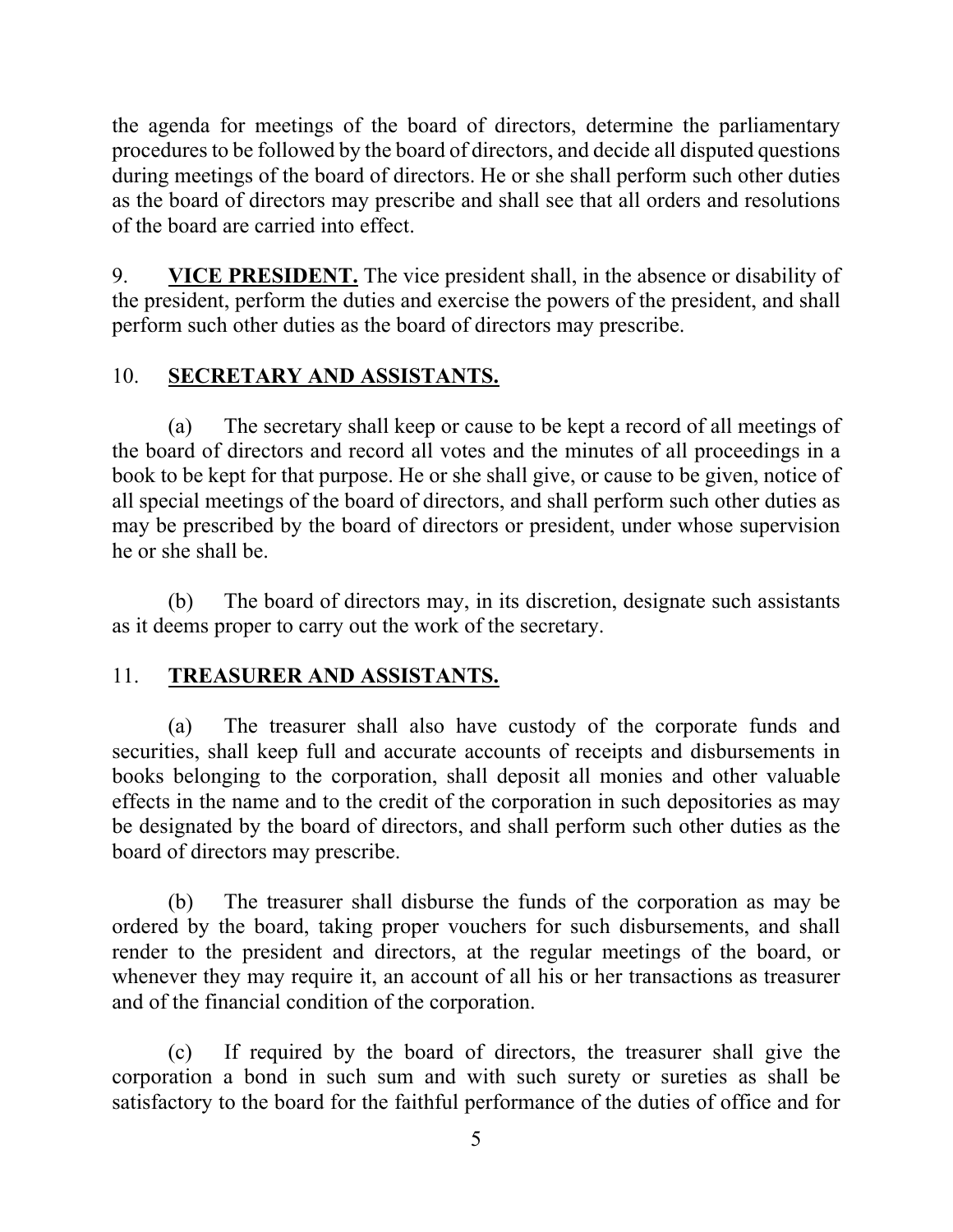the restoration to the corporation, in case of death, resignation, retirement, or removal from office, of all books, papers, vouchers, money, and other property of whatever kind in his or her possession or control belonging to the corporation.

(d) The board of directors may, in its discretion, designate such assistants as it deems proper to carry out the work of the treasurer.

12. **CHECKS.** All checks or demands for money and notes of the corporation shall be signed by such officer or officers or such other person or persons as the board of directors may from time to time designate.

13. **FISCAL YEAR.** The fiscal year of the corporation shall begin the 1st day of July in each year.

14. **SEAL.** The corporation may have a corporate seal which shall be circular in form and shall have inscribed thereon the name of the corporation, the state of incorporation, and the words, "Corporate Seal."

15. **INDEMNIFICATION OF DIRECTORS, OFFICERS. EMPLOYEES, AND AGENTS.** Each person who is or was a director, officer, employee, or agent of the corporation, or is or was serving at the request of the corporation as a director, officer, employee, or agent of another corporation, partnership, joint venture, trust, or other enterprise shall be indemnified by the corporation in the manner and to the full extent that the corporation has power to indemnify such person under the law of Missouri as now in effect or hereafter amended.

16. **ALTERATION, AMENDMENT, OR REPEAL OF BYLAWS.** These bylaws may be altered, amended, or repealed at any regular meeting of the board of directors, or at any special meeting of the board of directors if notice of the proposed alteration, amendment, or repeal be contained in the notice of such special meeting. However, no alteration, amendment, or repeal of these bylaws shall be made which has the purpose or effect of giving control of the corporation or the board of directors of the corporation to federal judges or employees of the federal court.

17. **COMPLIANCE WITH ETHIC RULES.** These bylaws and the activities of the corporation, its branches, officers, and members shall be construed and conducted in a manner that complies with the codes of conduct, rulings, and advisory opinions promulgated by the Judicial Conference of the United States for United States judges and employees of the federal courts.